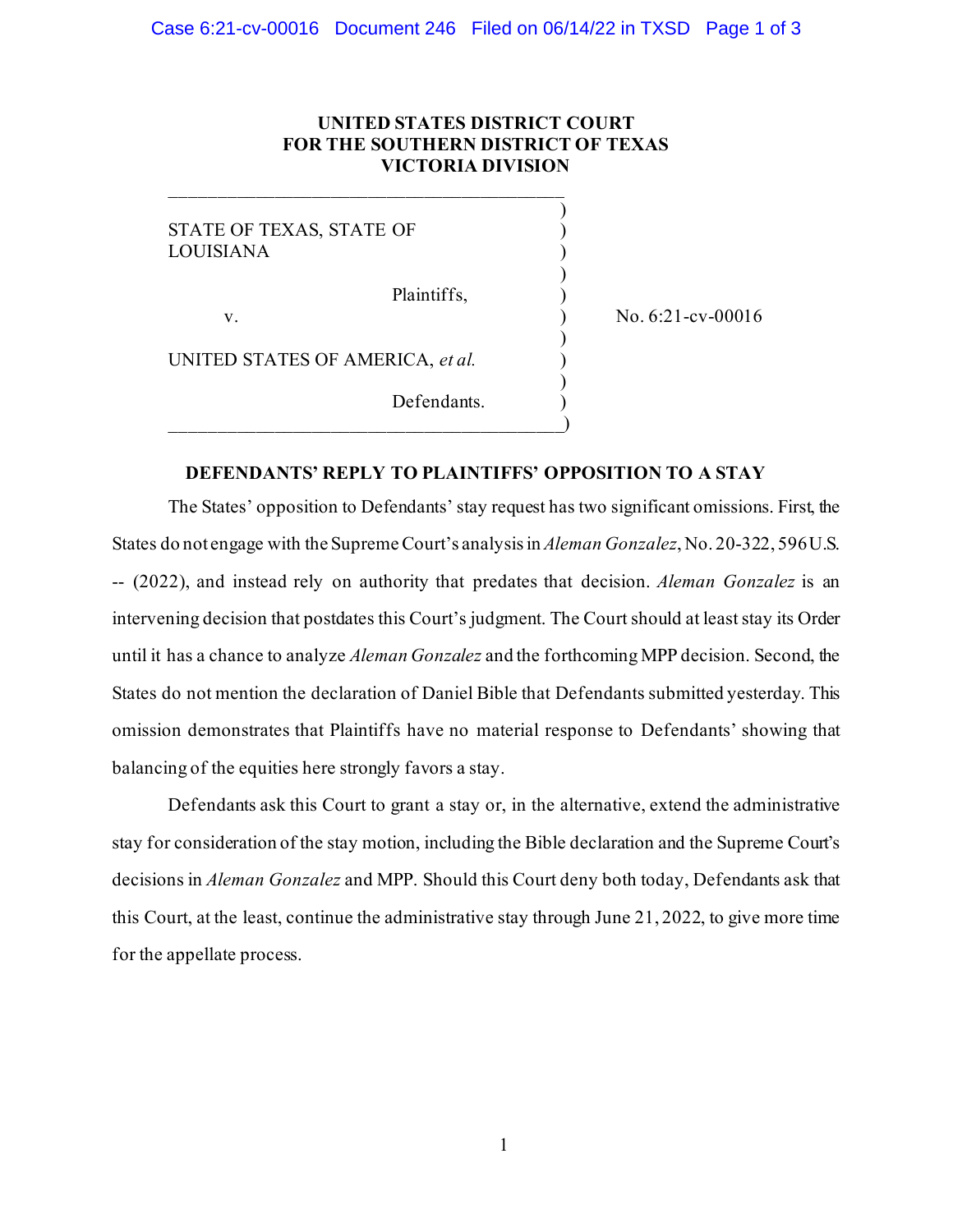Dated: June 14, 2022 Respectfully submitted,

 BRIAN M. BOYNTON Principal Deputy Assistant Attorney General

BRIGHAM J. BOWEN Assistant Branch Director

*/s/ Adam D. Kirschner* 

ADAM D. KIRSCHNER Attorney-in-charge IL Bar. No. 6286601 Senior Trial Counsel BRIAN C. ROSEN-SHAUD ME Bar No. 006018 MICHAEL F. KNAPP CA Bar No. 314104 KUNTAL CHOLERA DC Bar No. 1031523 Trial Attorneys United States Department of Justice Civil Division, Federal Programs Branch Tel: (202) 353-9265 Fax: (202) 616-8460 Email: Adam.Kirschner@usdoj.gov Brian.C.Rosen-Shaud@usdoj.gov Michael.F.Knapp@usdoj.gov Kuntal.Cholera@usdoj.gov

Mailing Address: Post Office Box 883 Washington, D.C. 20044

Courier Address 1100 L Street NW, Room 11020 Washington, D.C. 20005

EREZ REUVENI CA Bar No. 264124 Assistant Director U.S. Department of Justice Civil Division, Office of Immigration Litigation P.O. Box 868, Ben Franklin Station Washington, D.C. 20044